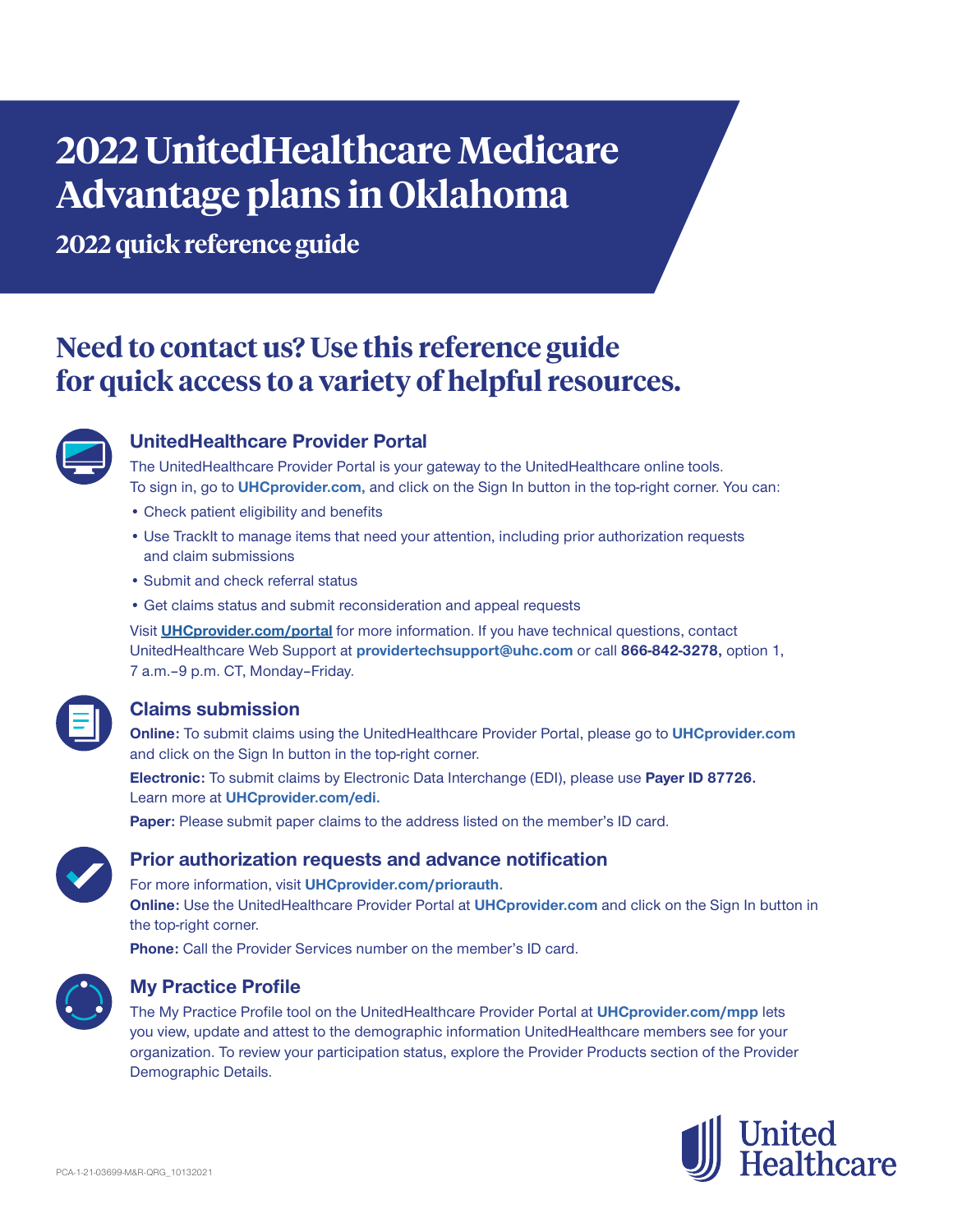

# **Telehealth (virtual visits)**

- UnitedHealthcare Medicare Advantage members have coverage for telehealth with contracted network health care professionals for medical and behavioral/mental health care
- If you're looking to deliver care virtually, we have resources, training, best practices and reimbursement policies at **UHCprovider.com/telehealth**

You'll find our telehealth service protocols in the administrative guide at **UHCprovider.com/guides.**



# **Behavioral and mental health services**

Please refer to the member's ID card for their behavioral and mental health provider phone number.

**Prescription medications**

**optumrx.com** Mail order

- Call **800-791-7658,** Monday–Friday, 8 a.m.‒8 p.m. CT
- Fax 800-491-7997

Oral drug prior authorization requests **covermymeds.com/epa/optumrx**

- Call **800-711-4555,** option 1
- Fax 800-527-0531

Injectable drug prior authorization requests

• Call **800-711-4555,** option 2



# **UnitedHealthcare Vision**

#### **spectera.com**

Routine vision care

• Call **800-638-3120,** Monday–Friday, 7 a.m.–10 p.m., and Saturday, 8 a.m.–5:30 p.m. CT



# **UnitedHealthcare Hearing**

#### **uhchearing.com**

For routine hearing services and plans offering hearing aids covered through UnitedHealthcare Hearing, members must receive hearing aids from a UnitedHealthcare Hearing network provider. Contact UnitedHealthcare Hearing directly with any questions.

• Call **855-523-9355,** Monday–Friday, 8 a.m.–8 p.m. CT



# **UnitedHealthcare Dental**

**uhcdental.com** Routine dental care • Call **877-816-3596,** Monday–Friday, 7 a.m.–10 p.m. CT



### **Other resources**

You'll find information in the care provider administrative guide at **UHCprovider.com/guides.** If you can't find the information you need on **UHCprovider.com**, call **Provider Services** at **877-842-3210,** 8 a.m.–8 p.m. ET, Monday–Friday.

#### **Questions?**

If you have questions, please contact your provider advocate, provider relations or network management representative at **UHCprovider.com/contactus** > Network Contact.

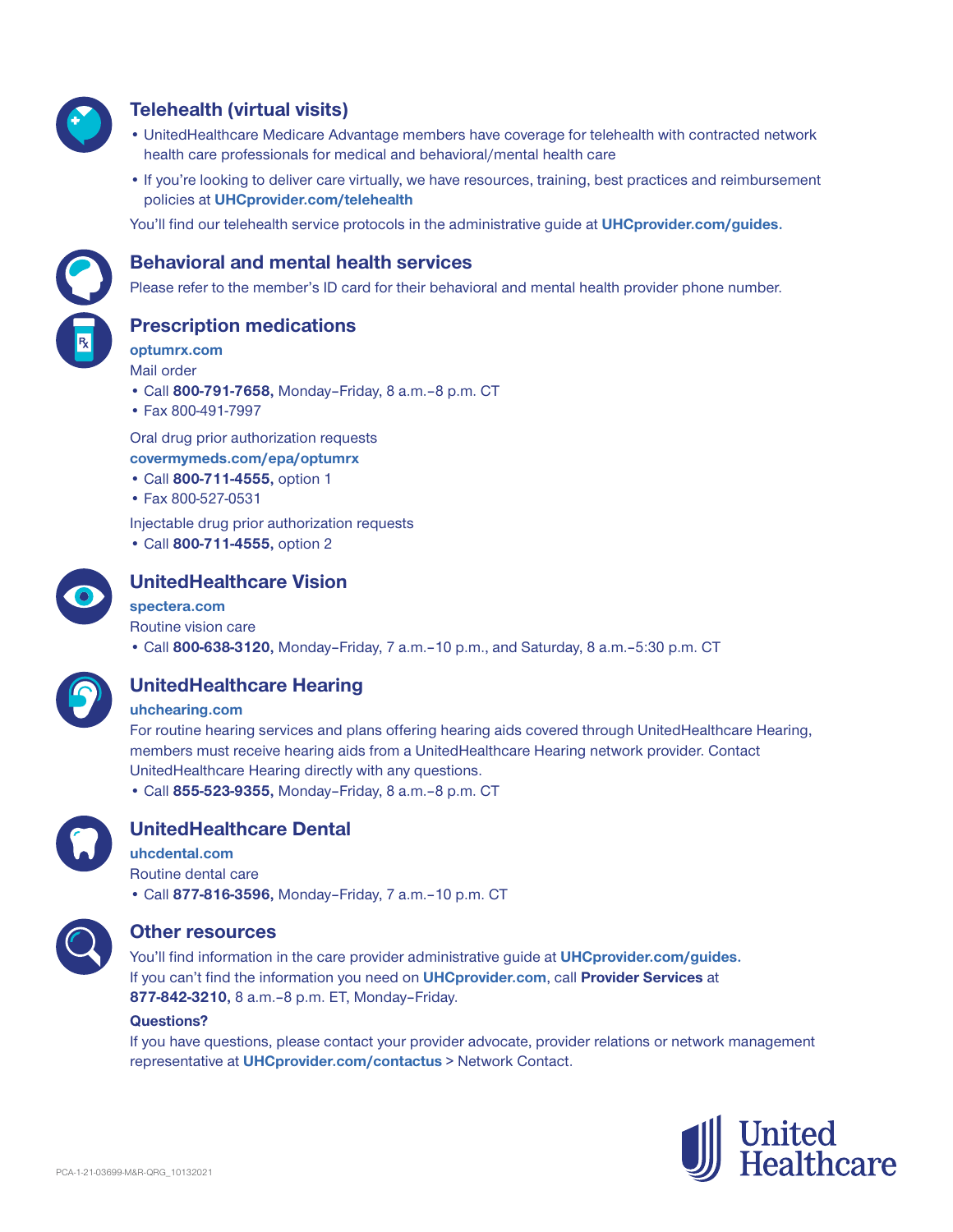# **Sample ID cards**





Sample member ID cards for illustration only; actual information varies depending on payer, plan and other requirements.

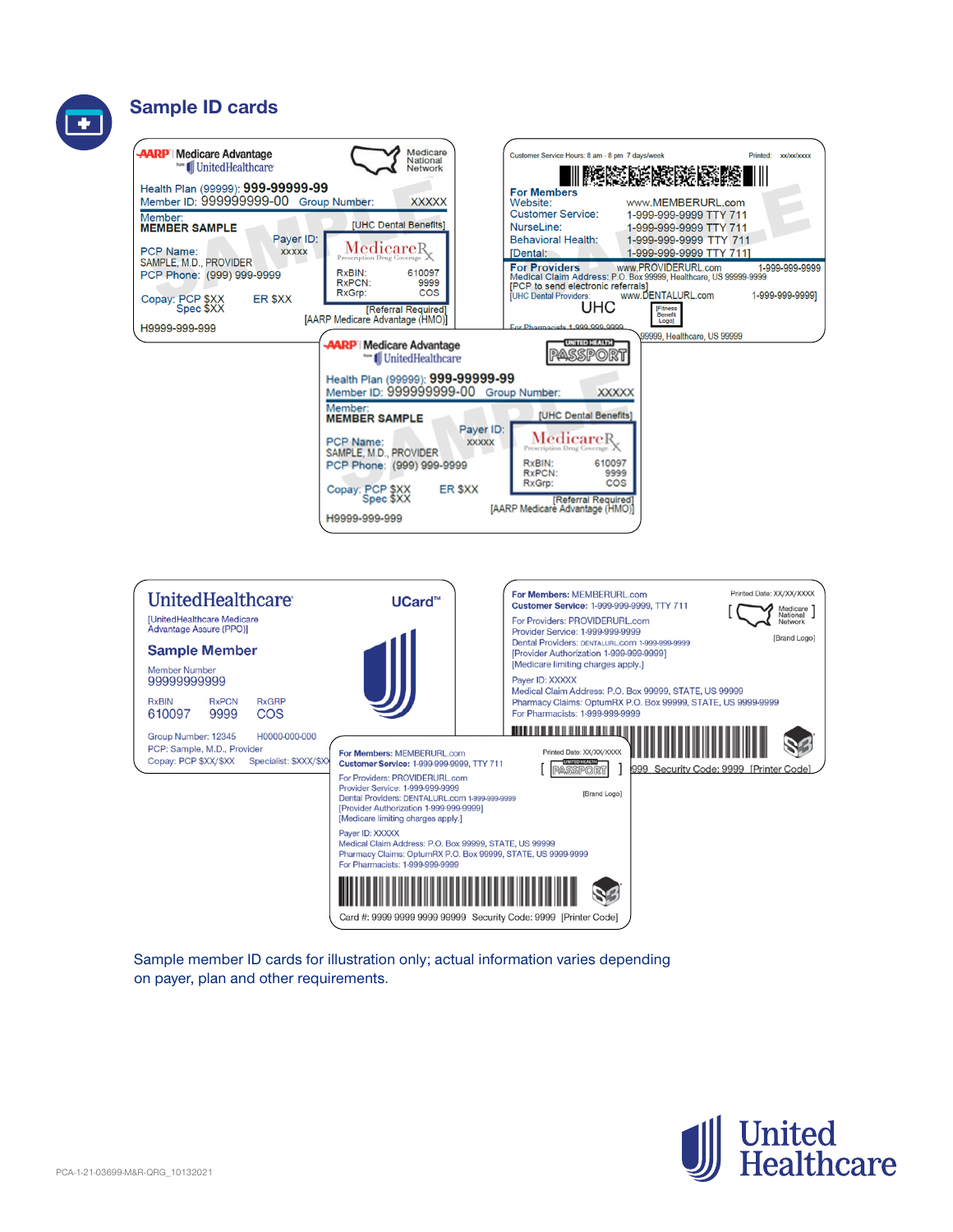# **2022 plan overview**

Referrals are not required

| <b>Plan name</b><br>and type                                             | <b>Counties</b>                                                                                                                                                                                                                                                                                                                       | <b>Centers for Medicare</b><br>& Medicaid Services<br>(CMS) contract | <b>Group number</b> |
|--------------------------------------------------------------------------|---------------------------------------------------------------------------------------------------------------------------------------------------------------------------------------------------------------------------------------------------------------------------------------------------------------------------------------|----------------------------------------------------------------------|---------------------|
| <b>AARP<sup>®</sup> Medicare Advantage</b><br>Plan 1 (HMO-POS)           | Blaine, Caddo, Canadian, Carter,<br>Cleveland, Comanche, Cotton, Custer,<br>Garfield, Garvin, Grady, Grant, Hughes,<br>Jackson, Jefferson, Kingfisher, Kiowa,<br>Lincoln, Logan, Love, McClain, Murray,<br>Okfuskee, Oklahoma, Pontotoc,<br>Pottawatomie, Seminole, Stephens,<br>Tillman, Washita                                     | H3749-001                                                            | HCFAQ9-S94          |
| <b>AARP<sup>®</sup> Medicare Advantage</b><br>Plan 1 (HMO-POS)           | Adair, Atoka, Bryan, Cherokee,<br>Choctaw, Coal, Craig, Creek, Delaware,<br>Haskell, Johnston, Kay, Latimer,<br>Le Flore, McCurtain, McIntosh,<br>Marshall, Mayes, Muskogee, Noble,<br>Nowata, Okmulgee, Osage, Ottawa,<br>Pawnee, Pittsburg, Pushmataha,<br>Rogers, Sequoyah, Tulsa, Wagoner                                         | H3749-017                                                            | <b>HCFAX9-STW</b>   |
| <b>AARP<sup>®</sup> Medicare Advantage</b><br>Plan 2 (HMO-POS)           | Bond, Clinton, Jersey, Macoupin,<br>Blaine, Caddo, Canadian, Carter,<br>Cleveland, Comanche, Cotton, Custer,<br>Garfield, Garvin, Grady, Grant, Hughes,<br>Jackson, Jefferson, Kingfisher, Kiowa,<br>Lincoln, Logan, Love, McClain, Murray,<br>Okfuskee, Oklahoma, Pontotoc,<br>Pottawatomie, Seminole, Stephens,<br>Tillman, Washita | H3749-018                                                            | HCFAM9-S93          |
| <b>AARP<sup>®</sup> Medicare Advantage</b><br>Plan 2 (HMO-POS)           | Adair, Atoka, Bryan, Cherokee,<br>Choctaw, Coal, Craig, Creek, Delaware,<br>Haskell, Johnston, Kay, Latimer,<br>Le Flore, McCurtain, McIntosh,<br>Marshall, Mayes, Muskogee, Noble,<br>Nowata, Okmulgee, Osage, Ottawa,<br>Pawnee, Pittsburg, Pushmataha,<br>Rogers, Sequoyah, Tulsa, Wagoner                                         | H3749-020                                                            | <b>HCFAN5-SNQ</b>   |
| <b>AARP<sup>®</sup> Medicare Advantage</b><br><b>Choice Plan 1 (PPO)</b> | Blaine, Caddo, Canadian, Carter,<br>Cleveland, Comanche, Cotton, Custer,<br>Garfield, Garvin, Grady, Grant, Hughes,<br>Jackson, Jefferson, Kingfisher, Kiowa,<br>Lincoln, Logan, Love, McClain, Murray,<br>Okfuskee, Oklahoma, Pontotoc,<br>Pottawatomie, Seminole, Stephens,<br>Tillman, Washita                                     | H8768-008                                                            | 77030               |